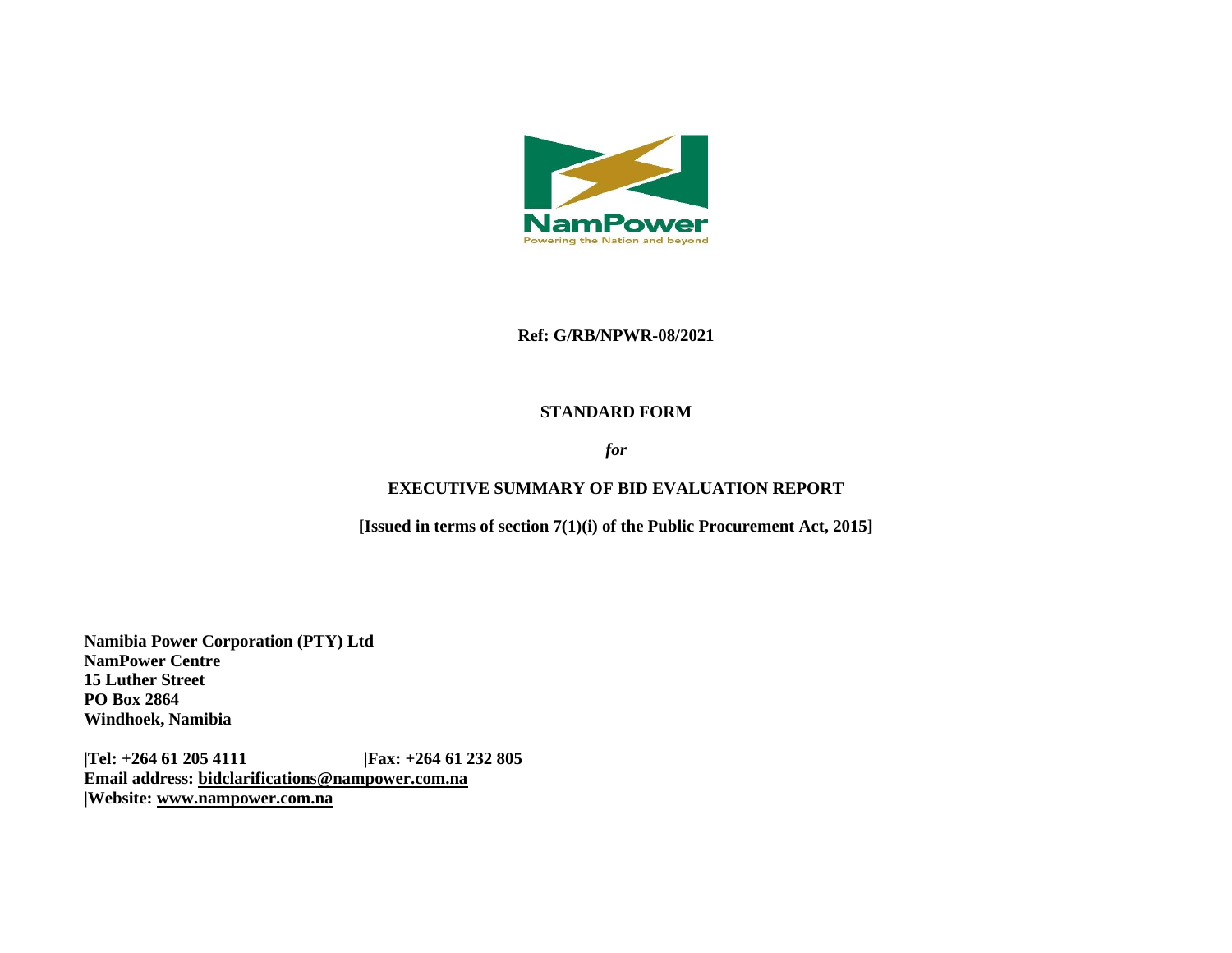# **Executive Summary of Bid Evaluation Report**

# **Project Title**

## **Reference number of procurement: G/RB/NPWR-08/2021**

1. **Scope of Contract:** Supply and delivery of Construction Vehicles to NamPower

- 2. **Procurement method used:** Restricted Bidding.
- 3. **Date of Invitation of Bids**: 07 April 2021
- 4. **Closing date for submission of bids:** 07 May 2021
- 5. **Date and place of opening of bids:** 07 May 2021, Omusati Boardroom
- 6. **Number of bids received by closing date:** 3
- **7. Responsiveness of bids:**

| <b>Bidder's Name</b>        |              | <b>Pricing at Bid Opening N\$</b> |                | Reasons why bid is not responsive                                 |  |
|-----------------------------|--------------|-----------------------------------|----------------|-------------------------------------------------------------------|--|
|                             |              |                                   | or not         |                                                                   |  |
|                             |              |                                   | responsive     |                                                                   |  |
|                             |              |                                   | (Yes/No)       |                                                                   |  |
| Komatsu Namibia             |              | VAT Exclusive                     | N <sub>o</sub> | - Company registration certificate or Defensive name - copy       |  |
| (Pty) Ltd                   | Lot 1:       | 4 250 000                         |                | not certified                                                     |  |
|                             | Lot $2$ :    |                                   |                | - Affirmative Action Compliance Certificate - submitted           |  |
|                             | <b>Total</b> | 4 250 000                         |                | certified copy of a copy                                          |  |
| <b>Barloworld Namibia</b>   |              | VAT Exclusive                     | Yes            |                                                                   |  |
| (Pty) LtdT/A                | Lot 1:       | 6 860 589                         |                |                                                                   |  |
| <b>Barloworld Equipment</b> | Lot 2:       | 1 254 099                         |                |                                                                   |  |
|                             | <b>Total</b> | 8,114,688                         |                |                                                                   |  |
| <b>Burgers Equipment</b>    |              | <b>VAT Exclusive</b>              | N <sub>o</sub> | Company registration certificate or Defensive name $-\text{copy}$ |  |
| & Spares Namibia            | Lot 1:       | 2 825 000                         |                | not certified                                                     |  |
| CC                          | Lot 2:       | 1 160 000                         |                | Affirmative Action Compliance Certificate – not submitted         |  |
|                             | <b>Total</b> | 3 985 000                         |                | - Commitment to sign SLA for future services on bid lots          |  |
|                             |              |                                   |                | and other products $-$ not submitted                              |  |